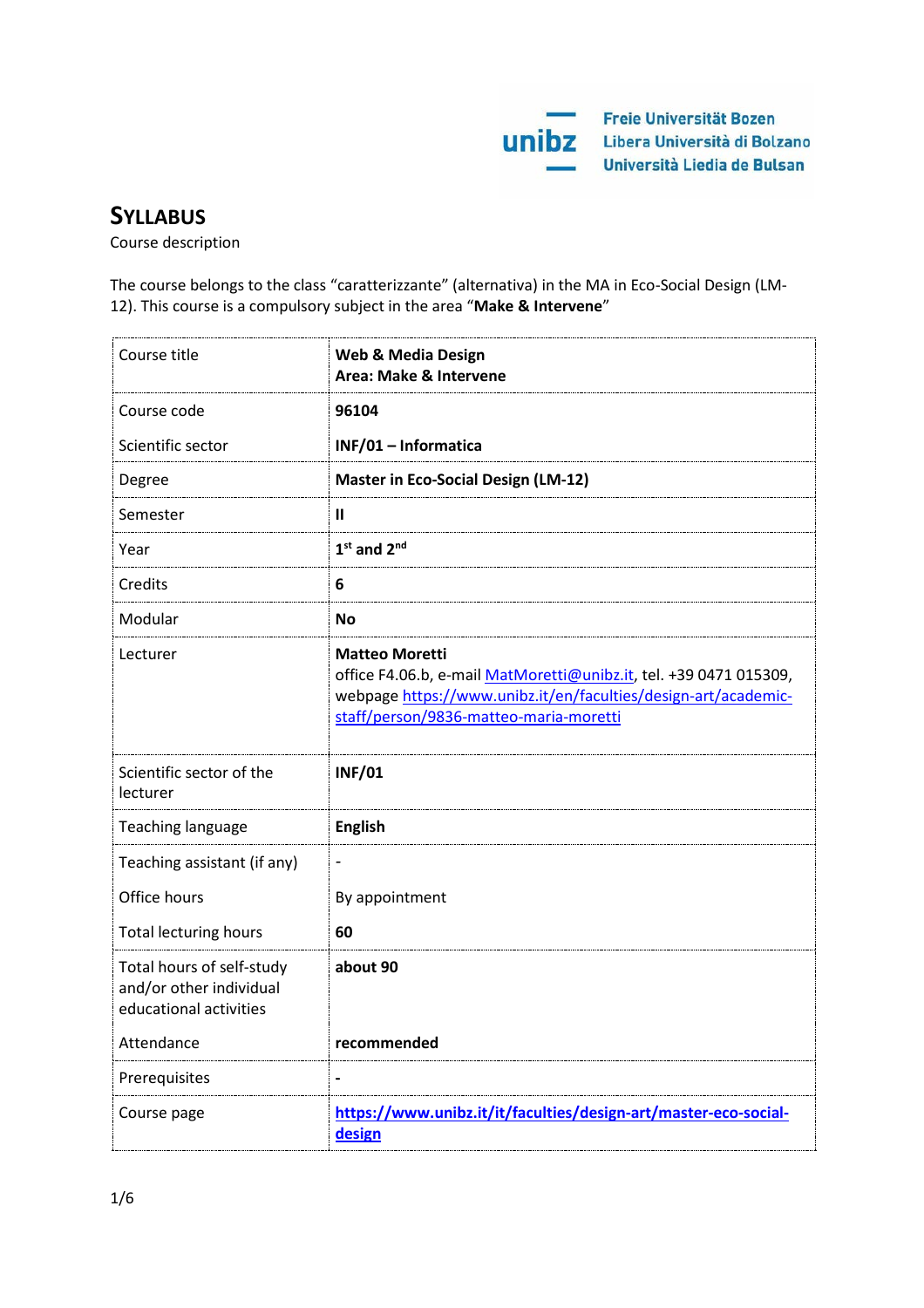# **Course description**

The course will focus on integrated practices that converge in the so-called *Visual Journalism*. Visual Journalism is an emergent practice that merges journalism, design and social sciences, to return the complexity of social phenomena to a wider public in a more entertaining and engaging way. A visual journalism project is usually developed by an interdisciplinary group made by journalists, designers, and other experts, collaborating in a complex workflow that would exceed the scope of the course. Indeed, the course is inspired by this complex practice but will mainly focus on the roles designers have in the process. Providing basic skills in web and motion design, the course will guide the students toward the designing of informative artefacts, which may open debates, raise awareness or inspire and activate a broader audience or a local population/community on multifaceted and complex issues. Following a human centered-design approach, students will design step by step their artifacts, focusing on the development of an effective visual and verbal language to affect, engage and inform their target users.

The course offers the opportunity to integrate the student's project work, where it fits the requirements of the course. Thus, students can develop and design websites in the course, which are at the same time part of their semester project.

# **Educational objectives**

**Students will be able to:**

- collaborate with experts and other designers to develop and implement an integrated project;
- prototype and implement projects;
- use hardware and software tools for designing, prototyping, producing communication projects and presenting projects;
- develop an individual way of thinking, leading to critical judgments and self-assessments;
- balance inspiration and systematic planning;
- balance more intuitive ways of working with more analytical ones;
- balance both emotions and functions in design and communication;
- read experts' articles, studies, and reports related to one's own project issues and integrate that analysis with one's own project design;
- use relevant software and hardware tools and systems productively;
- understand specialist literature so as to integrate it within their own research project;

#### **Knowledge will be acquired in the following fields:**

• web design and motion design in a transmedia environment;

#### **List of topics covered**

Data visualization Digital storytelling Motion Graphic Visual journalism Visual storytelling Web design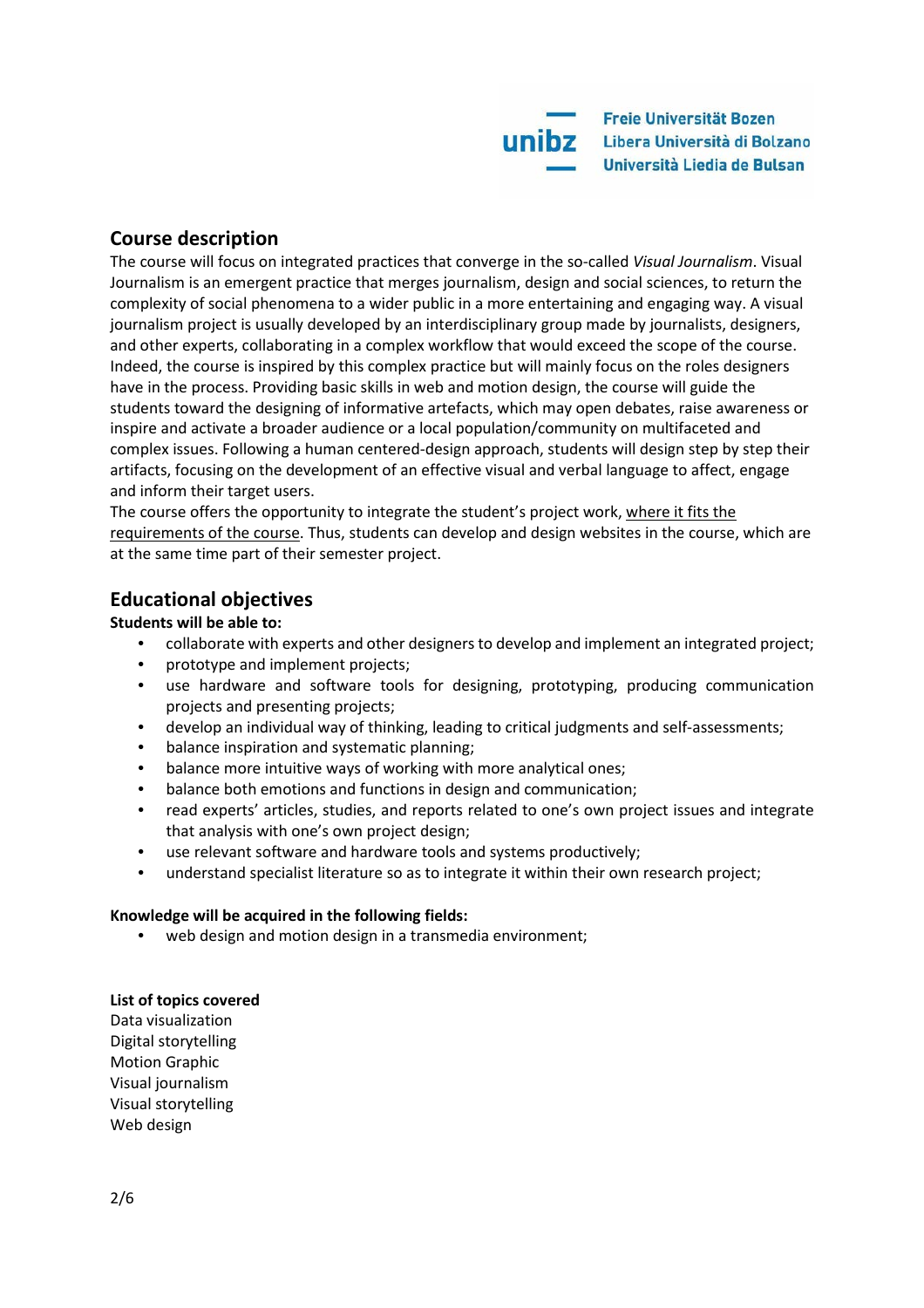Freie Universität Bozen unibz Libera Università di Bolzano Università Liedia de Bulsan

#### **Teaching format**

Project-based work with a balanced mix of lectures, exercises, presentations, and reviews

#### **Learning outcomes**

#### *Knowledge and understanding*

Students will acquire knowledge of tools through the visual journalism practice, their importance in the craft of design artifacts able to impact on the society.

#### *Applying knowledge and understanding*

Students will be able to apply acquired knowledge in the development of their own projects in web and media design.

#### *Making judgments*

Students will acquire the ability to choose the most appropriate materials and techniques to meet the goals of their projects and to critically review other projects in web and media design.

#### *Communication skills*

Students will be able to communicate their design choices, concerning design choices and processes, using a specific terminology and with adequate technical/strategic arguments.

#### *Learning skills*

Students will learn how to approach questions related to web and media design practices and processes. They will know how they gather the knowledge and the skills needed in a specific project and know when to involve experts.

#### **Assessment**

Oral and Written:

- Oral, physical presentation of the student's design project: every student has to deliver informative artefact (see course description). For the ones who are attending the semester project (Projects 2 – Design 2), they may integrate it in their final project. It means the informative artefact works as an extension or integration of the main semester project.
- Critical discussion of the project, in particular, related to the visual storytelling and web design issues
- Documentation (project presentation text, source files, data).
- The documentation will become part of the *The [Transfolder](https://docs.google.com/document/d/1ok7oar_tqrw80F_RSatHrKX_9F1emHi2gsPuwjR4U4Q/edit?usp=sharing)* (to be submitted with the exam of the English course)

FOR NON-ATTENDING STUDENTS: please contact the lecturer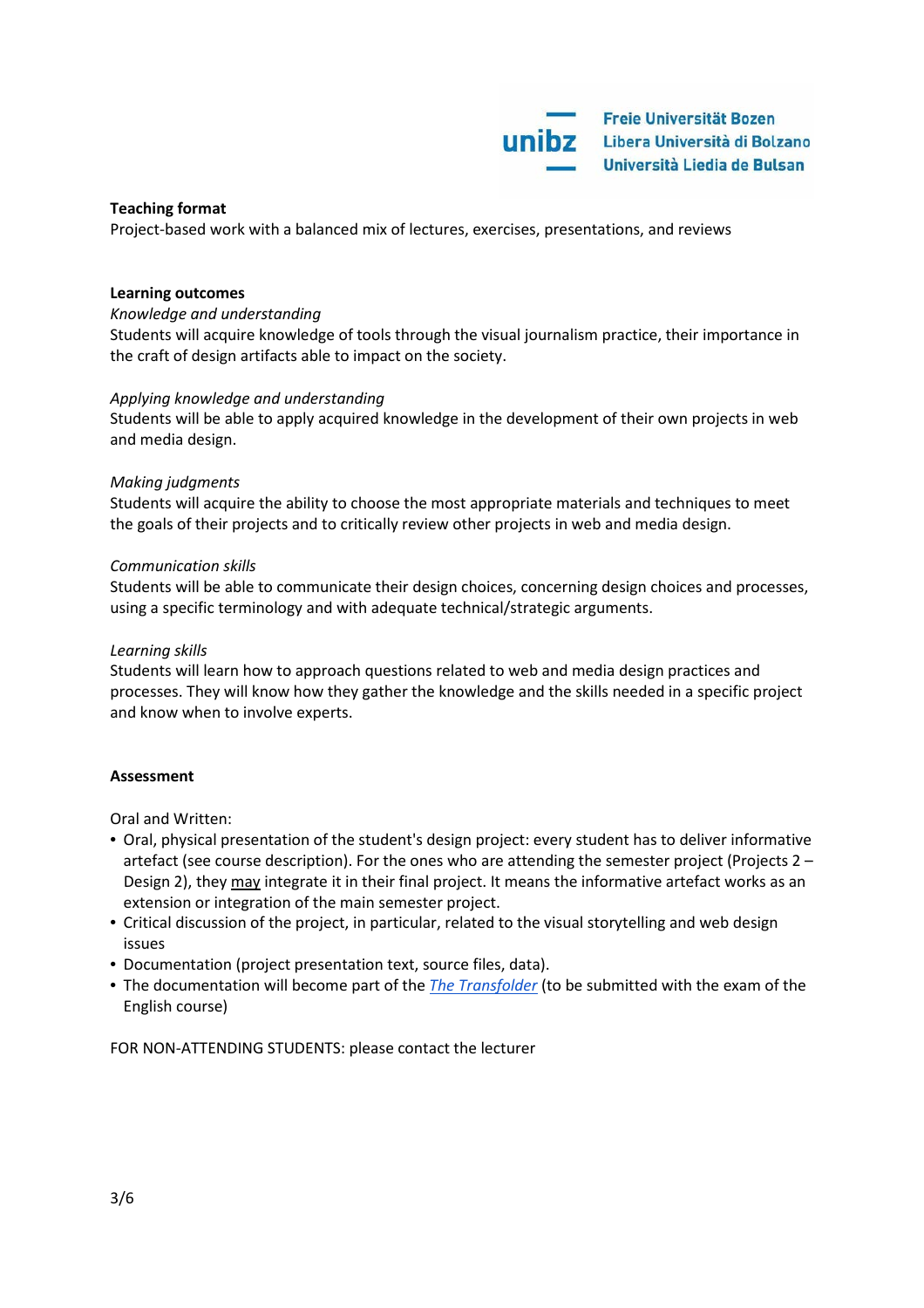

#### **Assessment language: English**

#### **Evaluation criteria and criteria for awarding marks**

- Originality, coherence and aesthetic qualities of the design project, in relation to the context and the aims of the project; in particular related to the web and media design process
- Effectiveness in communicating the project, and potential social impact
- Ability to work in a team, with partners and/or experts

#### **Required readings**

<https://eu.alma.exlibrisgroup.com/leganto/readinglist/lists/24001255610001241>

**Supplementary readings** Moretti's Reserve Collection <https://eu.alma.exlibrisgroup.com/leganto/readinglist/lists/24001255610001241>

Adversarial design Carl DiSalvo 1971-Book 9780262017381 Cambridge, Mass. : MIT Press 2012

Basar, S., Coupland, D., & Obrist, H. U. (2015). *The age of earthquakes: a guide to the extreme present*. Penguin UK.

Burgio, V., & Moretti, M. (2019). Europa Dreaming: Yearning for Europe from the Brenner Pass.

Breaking the filter bubble: democracy and design Bozdag, Engin ; Hoven, Jeroen Article 13881957 Dec 2015

Data Journalism : Inside the global future Book 9781845496630 Suffolk : Abramis 2015

Il potere dei dati : il data journalism e le nuove forme del comunicare Davide Ludovisi Book 9788898837212 Orbetello : Effequ 2016

Cairo, A. (2012). *The Functional Art: An introduction to information graphics and visualization*. New Riders.

Cairo, A. (2019*). How Charts Lie: Getting Smarter about Visual Information.*

Goldsmith, K. (2016). *Wasting time on the Internet*. Harper Perennial.

Gray, J., Chambers, L., & Bounegru, L. (2012). *The data journalism handbook: how journalists can use data to improve the news*. " O'Reilly Media, Inc.".

Visual journalism infographics from the world's best newsrooms and designers Book 978-3-89955-919-4 Gestalten

4/6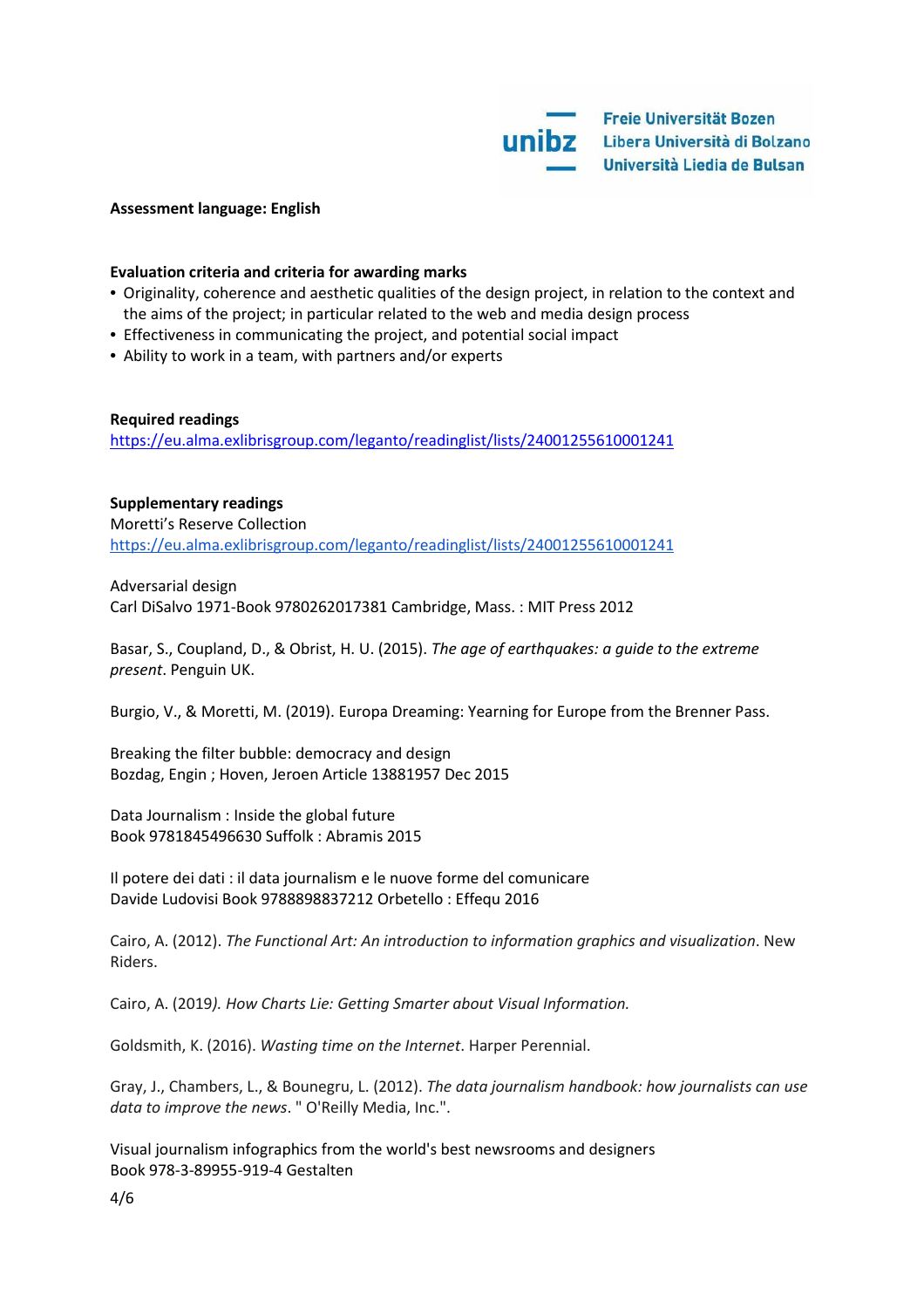Misinformation : Guida alla società dell'informazione e della credulità Walter Quattrociocchi Book 9788891742254 Angeli

The filter bubble : what the Internet is hiding from you Eli Pariser 9781594203008 New York [etc.] : Penguin Press 2011

Huff, D. (1993). *How to lie with statistics*. WW Norton & Company.

Johnson, C. A. (2015). *The information diet: A case for conscious consumption*. "O'Reilly Media, Inc.".

Moretti, M. (2018). *[Contrast cliches and misinformation on migration](https://medium.com/we-are-sheldon/visual-journalism-and-dominant-narratives-e7bd7ff7728d) through a visual journalism [project.](https://medium.com/we-are-sheldon/visual-journalism-and-dominant-narratives-e7bd7ff7728d)*

[Quattrociocchi W. \(2016\).](https://www.weforum.org/agenda/2016/01/q-a-walter-quattrociocchi-digital-wildfires/) **[How does misinformation spread online?](https://www.weforum.org/agenda/2016/01/q-a-walter-quattrociocchi-digital-wildfires/)**

Convergence culture where old and new media collide Jenkins, Henry New York Univ Press 2008

## Websites <http://peoplesrepublicofbolzano.com/>

### [Seed Control](http://seedcontrol.eu/market.php)

[Escaping Boko Haram, Women and Children on the Road to Nowhere: A 360 View -](https://www.nytimes.com/interactive/2017/04/02/world/africa/escaping-boko-haram-on-the-road-to-nowhere-a-360-view.html?mtrref=www.nytimes.com&mtrref=www.nytimes.com&mtrref=www.nytimes.com&mtrref=www.nytimes.com&mtrref=www.nytimes.com&mtrref=www.nytimes.com&gwh=A99B28EE7B0F8381D6EC0A9EF99EFB8F&gwt=pay) The New York [Times](https://www.nytimes.com/interactive/2017/04/02/world/africa/escaping-boko-haram-on-the-road-to-nowhere-a-360-view.html?mtrref=www.nytimes.com&mtrref=www.nytimes.com&mtrref=www.nytimes.com&mtrref=www.nytimes.com&mtrref=www.nytimes.com&mtrref=www.nytimes.com&gwh=A99B28EE7B0F8381D6EC0A9EF99EFB8F&gwt=pay)

[Deliverance From 27,000 Feet -](https://www.nytimes.com/interactive/2017/12/18/sports/everest-deaths.html?_r=0&mtrref=undefined&mtrref=www.nytimes.com&mtrref=www.nytimes.com&gwh=AC2ACC03FA4FEFBBE469F9C27872F94F&gwt=pay) The New York Times

[Greenland's melting glaciers may someday flood your city](https://edition.cnn.com/interactive/2017/11/world/greenland-global-warning/)

[Fleeing Boko Haram, Thousands Cling to a Road to Nowhere -](https://www.nytimes.com/interactive/2017/03/30/world/africa/the-road-to-nowhere-niger.html) The New York Times

[Il Crollo del Ponte di Genova: La Strada verso la Tragedia -](https://www.nytimes.com/interactive/2018/09/08/world/europe/genoa-italy-bridge-italian.html?mtrref=www.google.com&mtrref=www.nytimes.com&mtrref=www.nytimes.com&gwh=AD5408D5BF81BF07D5049DA7C68E1628&gwt=pay) The New York Times

[Black Gold, hair extensions and the resulting exploitation –](https://www.nzherald.co.nz/indepth/national/black-gold/) NZ Herald

[THERE ONCE LIVED](https://takiedela.ru/homeless/en/+)

[Did the Turkish President's Security Detail Attack Protesters in Washington? What the Video Shows -](https://www.nytimes.com/interactive/2017/05/26/us/turkey-protesters-attack-video-analysis.html) [The New York Times](https://www.nytimes.com/interactive/2017/05/26/us/turkey-protesters-attack-video-analysis.html)

[Resettling China's 'Ecological Migrants' -](https://www.nytimes.com/interactive/2016/10/25/world/asia/china-climate-change-resettlement.html?mtrref=www.google.com&gwh=E9265D656928AD73C07A5EA85616DC0F&gwt=pay) The New York Times